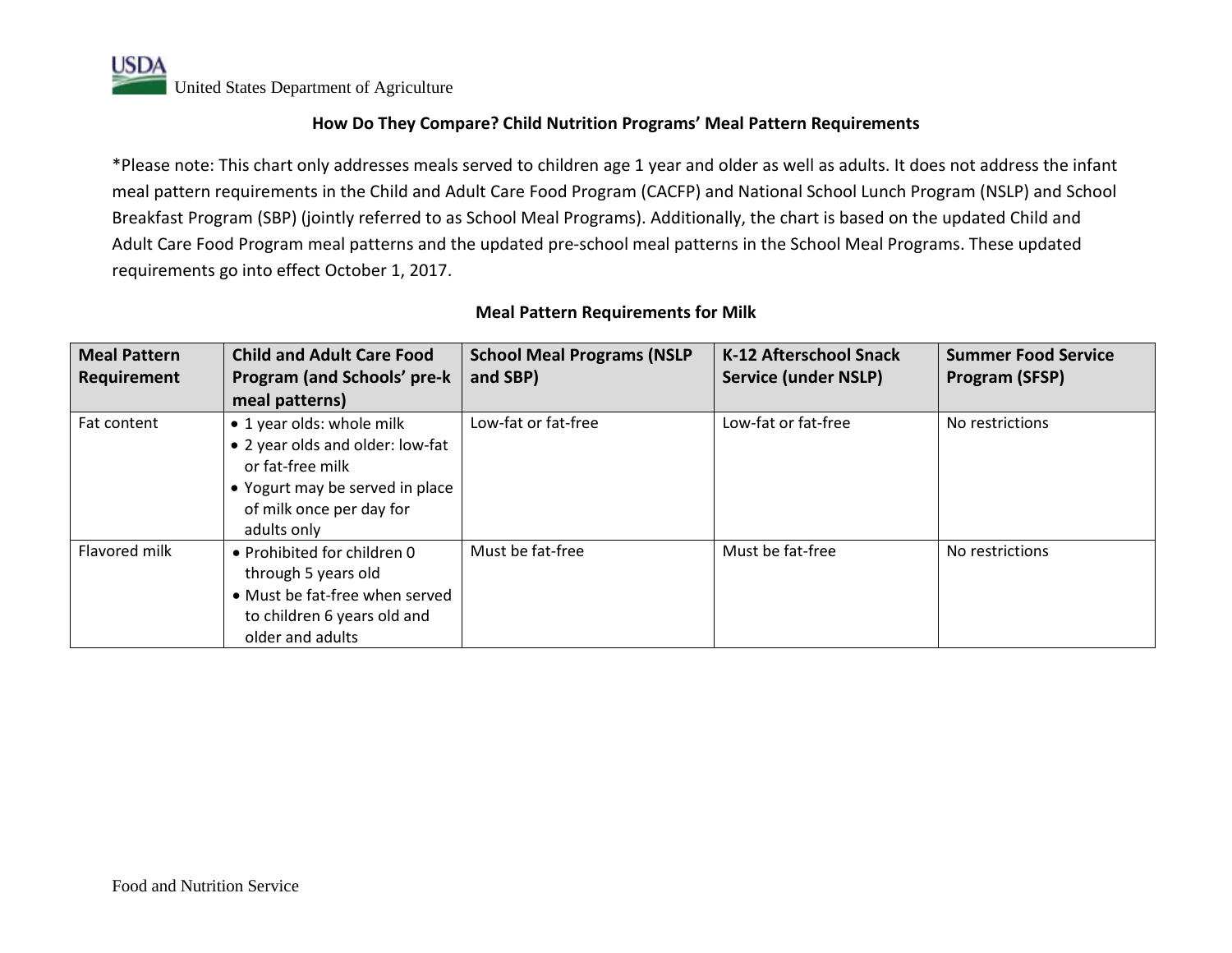

| <b>Meal Pattern</b>                                | <b>Child and Adult Care Food</b>                                                                                                                                                                                                                                                                                                                                                                                                                                                                                                      | <b>School Meal Programs (NSLP</b>                                                                                                                                                                                                                                                                                                                                        | <b>K-12 Afterschool Snack</b>                                                                                                                                                                                                                                                                                                                                               | <b>Summer Food Service</b>                                                                                                                                                                                                                                                                                                                                                                                                                                                                                                            |
|----------------------------------------------------|---------------------------------------------------------------------------------------------------------------------------------------------------------------------------------------------------------------------------------------------------------------------------------------------------------------------------------------------------------------------------------------------------------------------------------------------------------------------------------------------------------------------------------------|--------------------------------------------------------------------------------------------------------------------------------------------------------------------------------------------------------------------------------------------------------------------------------------------------------------------------------------------------------------------------|-----------------------------------------------------------------------------------------------------------------------------------------------------------------------------------------------------------------------------------------------------------------------------------------------------------------------------------------------------------------------------|---------------------------------------------------------------------------------------------------------------------------------------------------------------------------------------------------------------------------------------------------------------------------------------------------------------------------------------------------------------------------------------------------------------------------------------------------------------------------------------------------------------------------------------|
| Requirement                                        | Program (and Schools' pre-k                                                                                                                                                                                                                                                                                                                                                                                                                                                                                                           | and SBP)                                                                                                                                                                                                                                                                                                                                                                 | <b>Service (under NSLP)</b>                                                                                                                                                                                                                                                                                                                                                 | Program (SFSP)                                                                                                                                                                                                                                                                                                                                                                                                                                                                                                                        |
|                                                    | meal patterns)                                                                                                                                                                                                                                                                                                                                                                                                                                                                                                                        |                                                                                                                                                                                                                                                                                                                                                                          |                                                                                                                                                                                                                                                                                                                                                                             |                                                                                                                                                                                                                                                                                                                                                                                                                                                                                                                                       |
| Non-dairy<br>beverages (Fluid<br>Milk Substitutes) | • Non-dairy beverages that are<br>nutritionally equivalent<br>(defined by regulation) to<br>cow's milk may be served to<br>participants with special<br>dietary needs; must be<br>requested in writing by a<br>parent/guardian, adult<br>participant, or a person on<br>behalf of the adult<br>participant<br>• Breastmilk may be served in<br>lieu of fluid milk; a written<br>request is not required<br>• Other beverages, including<br>water, may not be offered in<br>place of milk as part of the<br>reimbursable meal or snack | • Non-dairy beverages that are<br>nutritionally equivalent<br>(defined by regulation) to cow's<br>milk may be served to non-<br>disabled students with medical<br>or special dietary needs; must<br>be requested in writing by a<br>parent/guardian<br>• Other beverages, including<br>water, may not be offered in<br>place of milk as part of the<br>reimbursable meal | • Non-dairy beverages that<br>are nutritionally equivalent<br>(defined by regulation) to<br>cow's milk may be served<br>to non-disabled students<br>with medical or special<br>dietary needs; must be<br>requested in writing by a<br>parent/guardian<br>• Other beverages, including<br>water, may not be offered<br>in place of milk as part of<br>the reimbursable snack | • Not allowed for SFSP<br>sponsors<br>• School sponsors claiming<br>meals under SFSP may<br>serve non-dairy beverages<br>that are nutritionally<br>equivalent (defined by<br>regulation) to cow's milk<br>may be served to non-<br>disabled students with<br>medical or special dietary<br>needs; must be requested<br>in writing by a<br>parent/guardian or<br>licensed health care<br>professional<br>• Other beverages, including<br>water, may not be offered<br>in place of milk as part of<br>the reimbursable meal or<br>snack |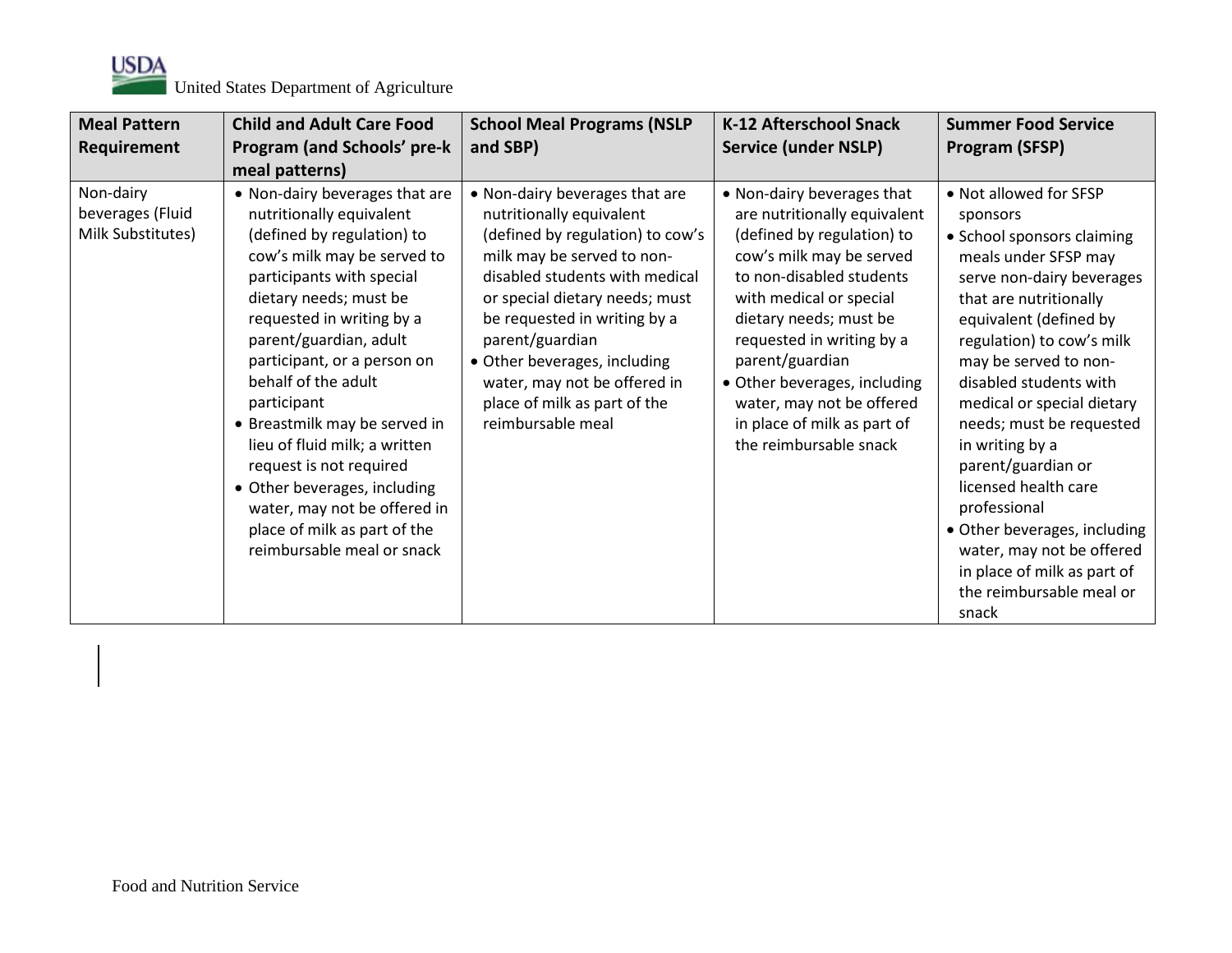## **Meal Pattern Requirements for Vegetables and Fruit**

| <b>Meal Pattern</b><br>Requirement  | <b>Child and Adult Care Food</b><br>Program (and Schools' pre-k<br>meal patterns)                                                                                                                     | <b>School Meal Programs (NSLP</b><br>and SBP)                                                                                                                                                                                                                                                                                                            | <b>K-12 Afterschool Snack</b><br><b>Service (under NSLP)</b>                                                                                                  | <b>Summer Food Service</b><br>Program (SFSP)                                                                                                                                                            |
|-------------------------------------|-------------------------------------------------------------------------------------------------------------------------------------------------------------------------------------------------------|----------------------------------------------------------------------------------------------------------------------------------------------------------------------------------------------------------------------------------------------------------------------------------------------------------------------------------------------------------|---------------------------------------------------------------------------------------------------------------------------------------------------------------|---------------------------------------------------------------------------------------------------------------------------------------------------------------------------------------------------------|
| Components                          | • Vegetables and fruit are one<br>component at breakfast<br>• Vegetables and fruits are two<br>separate components at<br>lunch, supper, and snack                                                     | • Only the fruit component is<br>required at breakfast;<br>vegetables may be offered in<br>place of fruits as long as 2<br>cups/week of under consumed<br>vegetables (dark green,<br>red/orange, beans and peas, or<br>other vegetables) are included<br>on the weekly breakfast menu<br>• Vegetables and fruits are two<br>separate components at lunch | Vegetables and fruit are one<br>component                                                                                                                     | Vegetables and fruit are one<br>component at all meals and<br>snacks                                                                                                                                    |
| Vegetable<br>Subgroups              | No requirement                                                                                                                                                                                        | Must offer specific serving<br>amount of each vegetable<br>subgroup (dark green vegetables,<br>red-orange vegetables, beans<br>and peas, starchy vegetables,<br>other vegetables) over the course<br>of a week (NSLP only)                                                                                                                               | No requirements                                                                                                                                               | No requirements                                                                                                                                                                                         |
| Full-strength juice<br>(100% juice) | • May count towards the<br>entire vegetable or fruit<br>component no more than<br>once per day<br>Juice may not be served at<br>$\bullet$<br>snack when milk is served as<br>the only other component | May count towards no more than<br>half of the vegetables or fruits<br>offered over the week                                                                                                                                                                                                                                                              | • May count towards the<br>entire vegetable/fruit<br>component<br>• Juice may not be served at<br>snack when milk is served<br>as the only other<br>component | • May count towards no<br>more than half of the<br>vegetable/fruit<br>requirement at lunch and<br>supper<br>• Juice may not be served at<br>snack when milk is served<br>as the only other<br>component |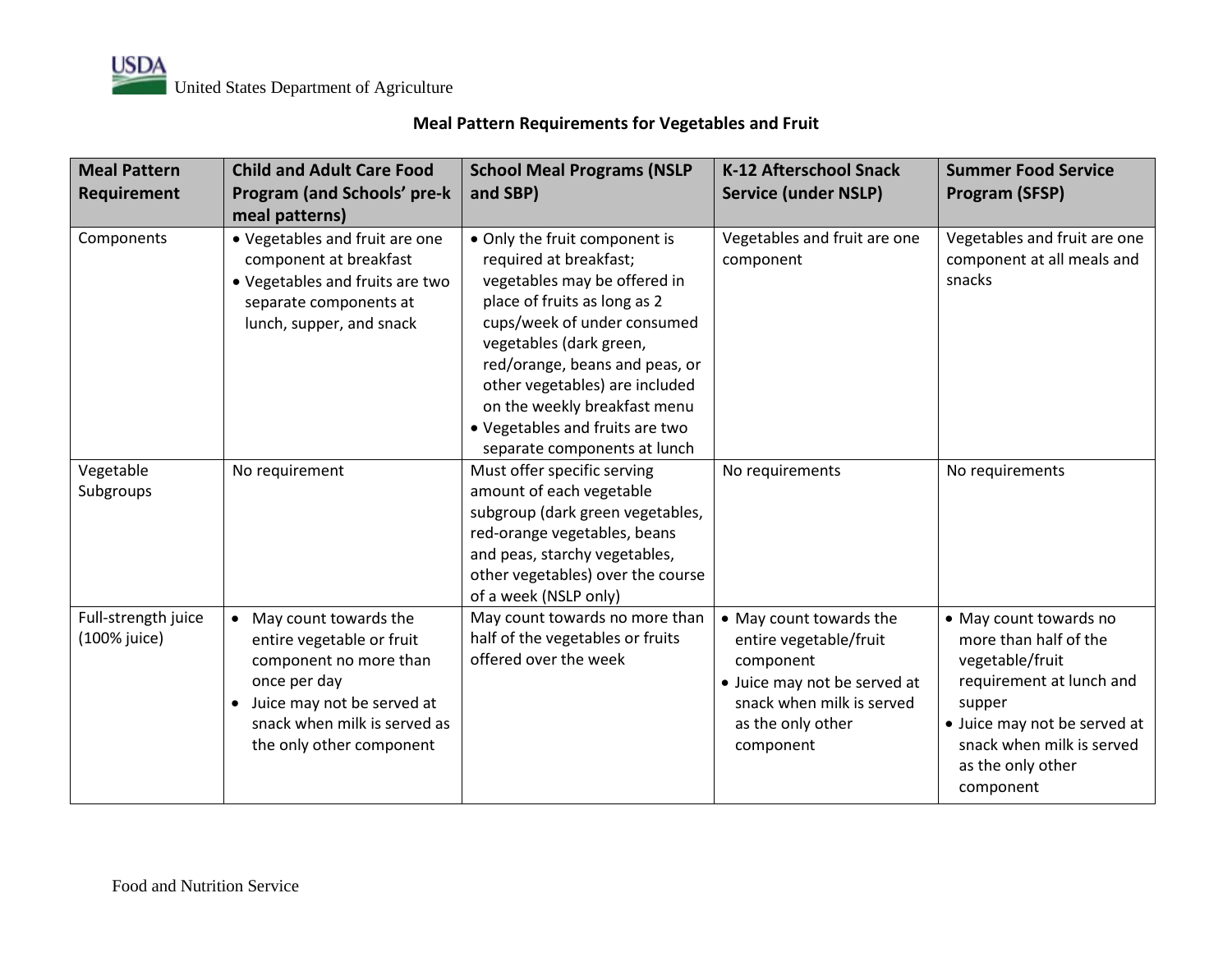

| <b>Meal Pattern</b><br>Requirement | <b>Child and Adult Care Food</b><br><b>Program (and Schools' pre-k</b><br>meal patterns)                                                                                                                                         | <b>School Meal Programs (NSLP</b><br>and SBP)                                                                                                                                                                                      | <b>K-12 Afterschool Snack</b><br><b>Service (under NSLP)</b>                                                                                                                                                                                  | <b>Summer Food Service</b><br>Program (SFSP)                                                                                          |
|------------------------------------|----------------------------------------------------------------------------------------------------------------------------------------------------------------------------------------------------------------------------------|------------------------------------------------------------------------------------------------------------------------------------------------------------------------------------------------------------------------------------|-----------------------------------------------------------------------------------------------------------------------------------------------------------------------------------------------------------------------------------------------|---------------------------------------------------------------------------------------------------------------------------------------|
| Crediting                          | • Dried fruit credit as twice the<br>amount served (1/4 cup dried<br>fruit = $\frac{1}{2}$ cup fruit)<br>• Raw leafy greens credit for<br>half the amount served (1<br>cup of raw leafy greens = $\frac{1}{2}$<br>cup vegetable) | • Dried fruit credit as twice the<br>amount offered (1/4 cup dried<br>fruit = $\frac{1}{2}$ cup fruit)<br>• Raw leafy greens credit for half<br>the amount offered (1 cup of<br>raw leafy greens = $\frac{1}{2}$ cup<br>vegetable) | All fruits and vegetables are<br>credited based on volume<br>served with the exception of<br>tomato paste and tomato<br>puree which credit based on<br>yields found in the Food<br><b>Buying Guide for Child</b><br><b>Nutrition Programs</b> | • $\frac{1}{4}$ cup dried fruit = $\frac{1}{4}$ cup<br>fruit<br>• $\frac{1}{2}$ cup raw leafy greens = $\frac{1}{2}$<br>cup vegetable |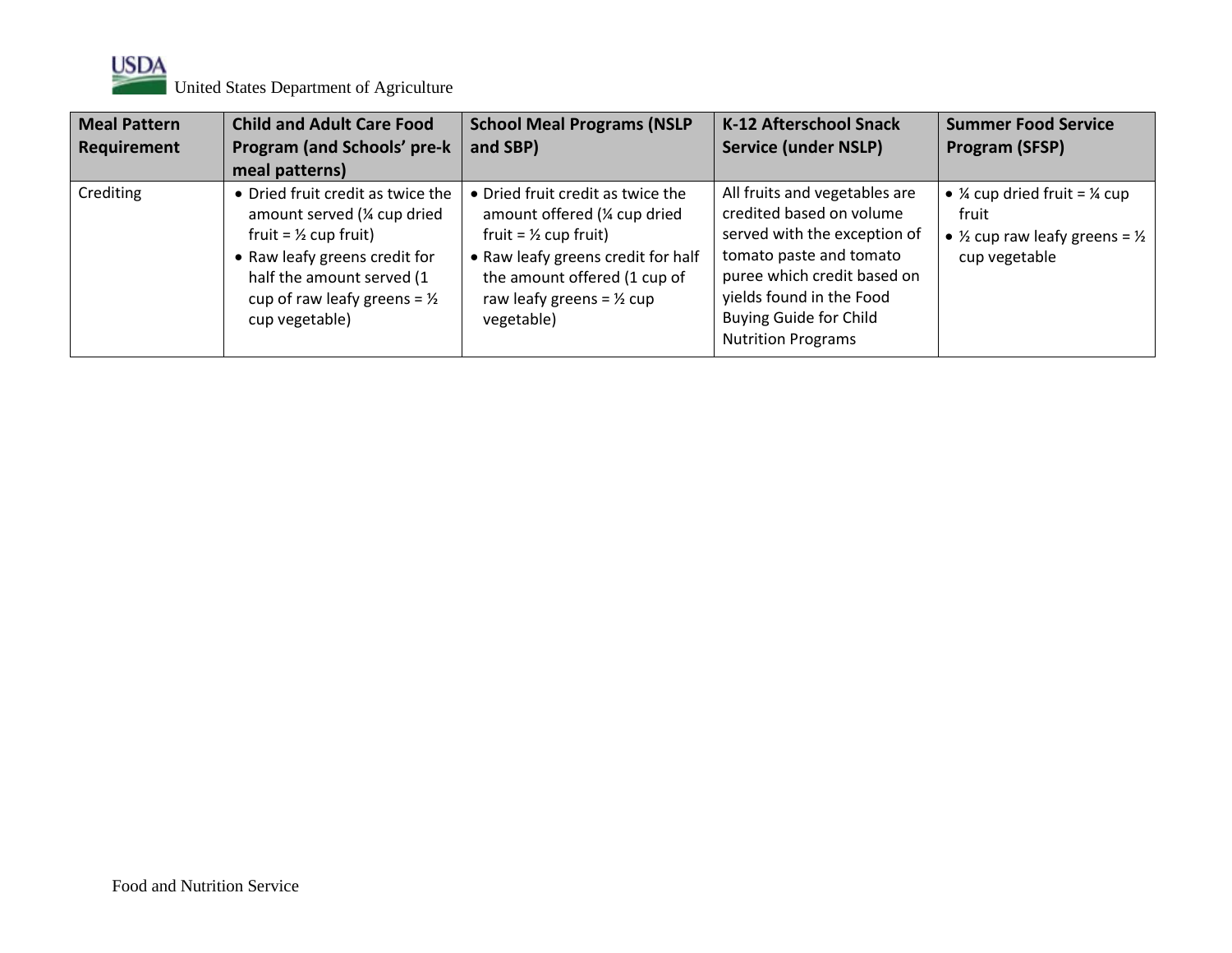### **Meal Pattern Requirements for Grains**

| <b>Meal Pattern</b><br>Requirement | <b>Child and Adult Care Food</b><br><b>Program (and Schools' pre-k</b><br>meal patterns) | <b>School Meal Programs (NSLP</b><br>and SBP)                                                                                                                       | <b>K-12 Afterschool Snack</b><br><b>Service (under NSLP)</b>        | <b>Summer Food Service</b><br>Program (SFSP)  |
|------------------------------------|------------------------------------------------------------------------------------------|---------------------------------------------------------------------------------------------------------------------------------------------------------------------|---------------------------------------------------------------------|-----------------------------------------------|
| Whole grain-rich                   | Must serve at least one whole<br>grain-rich food per day                                 | All grains offered must be whole<br>grain-rich (exemptions allowed<br>through school year 2016-2017)                                                                | No whole grain-rich<br>requirement                                  | No whole grain-rich<br>requirement            |
| Grain-based<br>desserts            | Grain-based desserts cannot<br>count toward the grain<br>requirement                     | • Up to 2 ounce equivalents of<br>grain-based desserts per week<br>may be offered as part of the<br>grains component at lunch<br>• No restrictions at breakfast     | Sweet snack foods should not<br>be served more than twice a<br>week | Allowed only at snacks and<br>breakfast meals |
| <b>Breakfast cereals</b>           | Must contain no more than 6<br>grams of sugar per dry ounce                              | No sugar limit $-$ the cap is<br>generated by the dietary<br>specifications for the weekly<br>menu                                                                  | No sugar limit                                                      | No sugar limit                                |
| Crediting                          | Based on ounce equivalents<br>(starting October 1, 2019)                                 | Based on ounce equivalents<br>Non-creditable grains (e.g. bran,<br>germ, etc.) are limited to no<br>more than 2% or less than 0.25<br>ounce equivalents per portion | Based on serving sizes                                              | Based on serving sizes                        |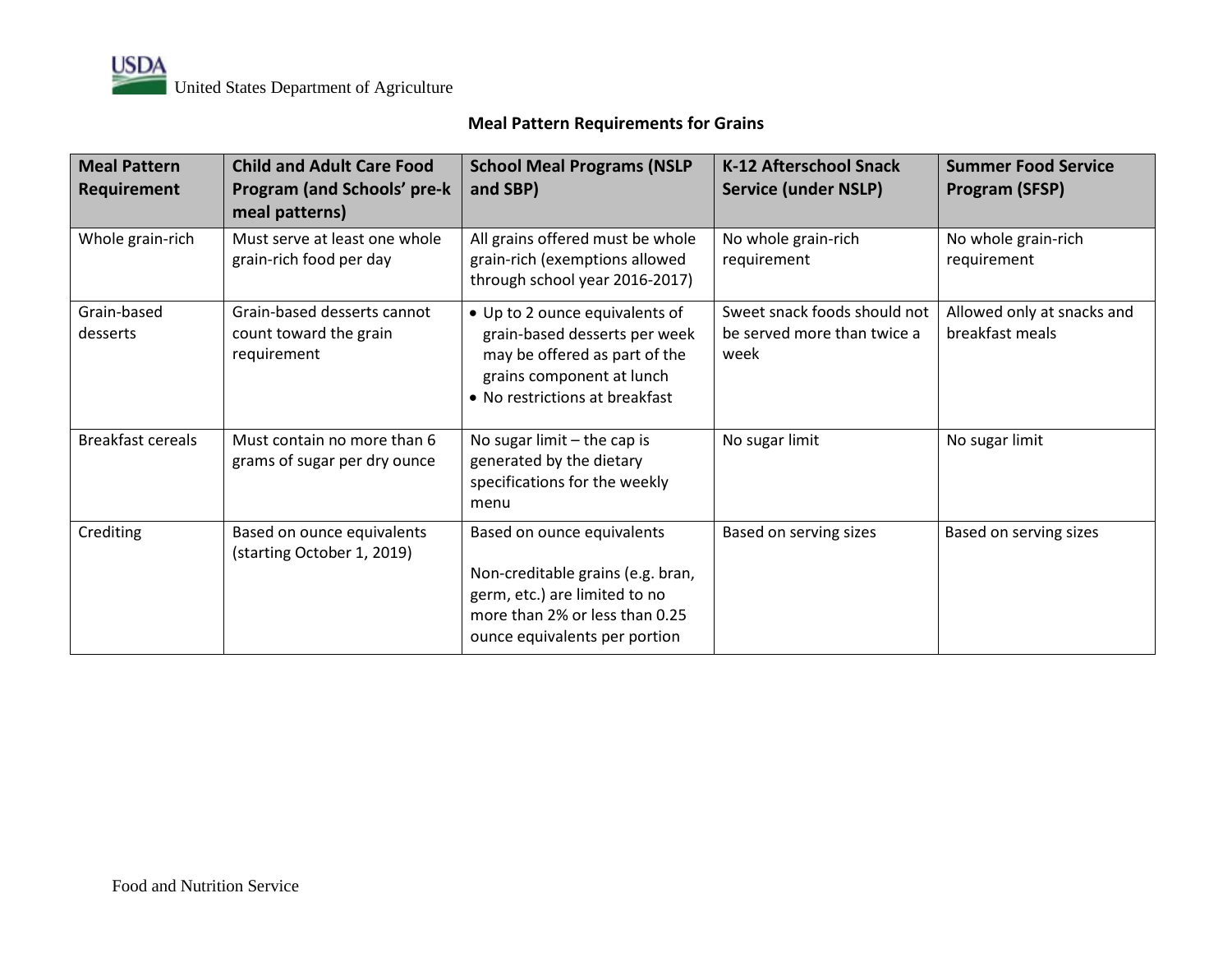### **Meal Pattern Requirements for Meat/Meat Alternates**

| <b>Meal Pattern</b><br>Requirement                            | <b>Child and Adult Care Food</b><br>Program (and Schools' pre-k<br>meal patterns)                                                   | <b>School Meal Programs (NSLP</b><br>and SBP)                                                                                                                                                                                                     | K-12 Afterschool Snack<br><b>Service (under NSLP)</b>                                                                               | <b>Summer Food Service</b><br><b>Program (SFSP)</b> |
|---------------------------------------------------------------|-------------------------------------------------------------------------------------------------------------------------------------|---------------------------------------------------------------------------------------------------------------------------------------------------------------------------------------------------------------------------------------------------|-------------------------------------------------------------------------------------------------------------------------------------|-----------------------------------------------------|
| Tofu                                                          | Allowed as a meat alternate.<br>Must contain 5 grams of<br>protein per 1.0 ounce<br>equivalent (1/4 cup or 2.2 ounces<br>by weight) | Allowed as a meat alternate.<br>Must contain 5 grams of protein<br>per 1.0 ounce equivalent (1/4 cup<br>or 2.2 ounces by weight)                                                                                                                  | Allowed as a meat alternate.<br>Must contain 5 grams of<br>protein per 1.0 ounce<br>equivalent (1/4 cup or 2.2<br>ounces by weight) | Not creditable                                      |
| Yogurt (including<br>soy yogurt)                              | Must contain no more than 23<br>grams of sugar per 6 ounces                                                                         | No sugar limit per product $-$ the<br>cap is generated by the dietary<br>specifications for the weekly<br>menu                                                                                                                                    | No sugar limit                                                                                                                      | No sugar limit                                      |
| Meat/meat<br>alternates in place<br>of grains at<br>breakfast | May substitute meat/meat<br>alternate for the entire grain<br>component no more than 3<br>times per week                            | May substitute 1 ounce<br>equivalent meat/meat alternate<br>for 1 ounce equivalent grains<br>after the minimum daily grains<br>requirement is met, or it may be<br>served as an extra within the<br>dietary specifications for the<br>weekly menu | Not applicable                                                                                                                      | May be served as an extra<br>food item              |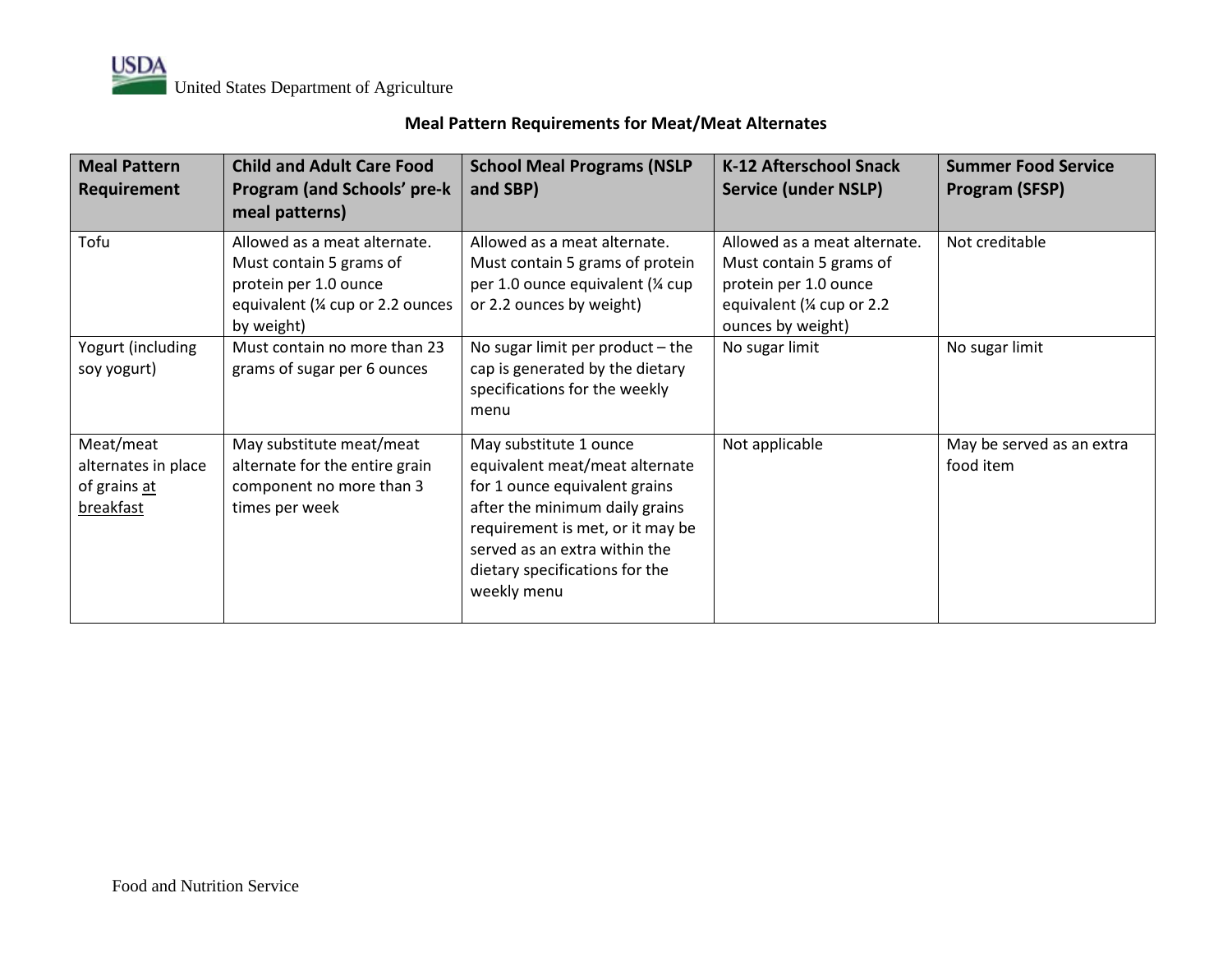# **Dietary Specifications**

| <b>Meal Pattern</b><br>Requirement | <b>Child and Adult Care Food</b><br><b>Program (and Schools' pre-k</b><br>meal patterns) | <b>School Meal Programs (NSLP</b><br>and SBP)                                                                                                                          | K-12 Afterschool Snack<br><b>Service (under NSLP)</b> | <b>Summer Food Service</b><br>Program (SFSP) |
|------------------------------------|------------------------------------------------------------------------------------------|------------------------------------------------------------------------------------------------------------------------------------------------------------------------|-------------------------------------------------------|----------------------------------------------|
| Dietary<br>specifications          | Sugar limits on breakfast<br>cereals and yogurt (see above)                              | Meals must, on average, meet<br>weekly limits for calories,<br>saturated fat, and sodium<br>• Food products served in meals<br>must contain zero grams of<br>trans fat | No dietary specifications                             | No dietary specifications                    |